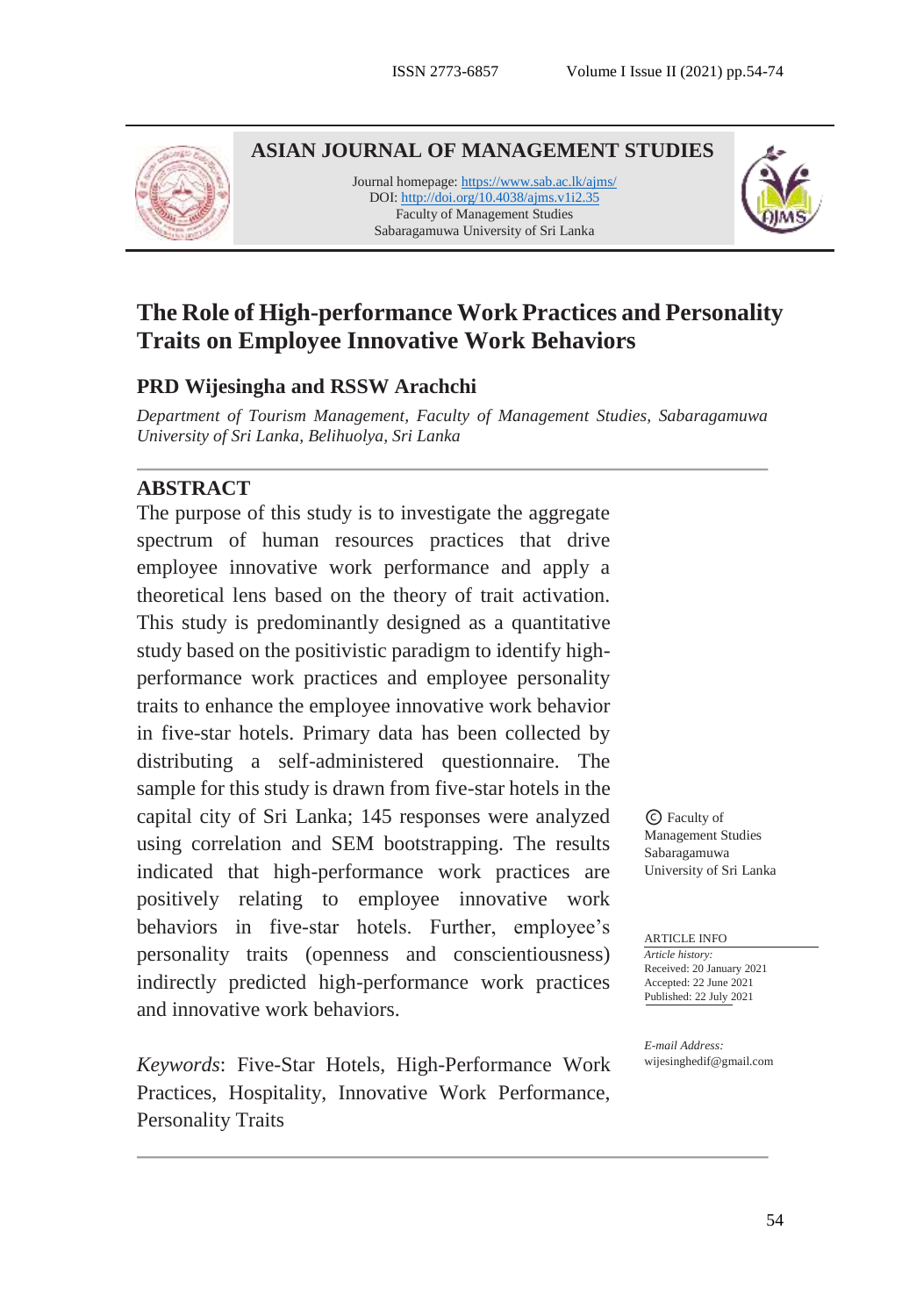#### **INTRODUCTION**

In this boisterous world, technological changes, external environmental factors, and globalization drive the tourism industry into a different platform. Yet, creativity and innovations can be treated as critical traits in employees to win the game in any organization, especially in the tourism industry (Danaei & Iranbakhsh, 2016; Elidemir et al., 2020). Sri Lanka is a fantastic location for those interested in seeing the beauty and natural places in a country. Tourism has become a universal leisure activity as well as an income generator. The tourism industry plays a significant role in the economy of the country, the contribution of travel and tourism to GDP as a share of GDP (% of GDP) was at a level of 12.6 % in 2018, up from 11.7 % the previous year (Ranasinghe & Sugandhika, 2018; SLTDA, 2019).

Travelers are interested in having spectacular scenery and are impressed with unique architecture and designs such as Sigiriya, the temple of tooth relic, Galle Fort, etc. Being the third largest and growing source of foreign currency in Sri Lanka, the tourism industry contributes to the economy and generates employment. Though tourism contributes a lot to the country's economy, informal tourism impacts the industry. It has driven to focus more on the customer's experience to impress them with their visit (Meira et al., 2018). Customers are seeking immediate gratification from their visits to the hotel. Therefore, it has directed hoteliers to focus on the icing on the cake to impress their customers. Hoteliers should continuously improve customers' experience to stay in the competitive tourism industry (Attiq et al., 2017). Today more educated and information availability tourists seek authentic hospitality than tangible product differentiation.

The tourism and hospitality industry is transforming from productcentric to customer-centric innovations to enhance the customer experience in five-star hotels. Five-star hotels are considering on differentiate practices in hospitality to ensure repeat visitation of tourists. There is a growing concern for research in innovative work behaviors in the hotel industry from varietyseeking travelers. Although variety-seeking travelers have different expectations in their visit, this may differ from generation to generation. Authentic interaction between customers and hotel staff is inevitable if they are empowered to do so. Hence, frontline office staff should battle to win the mind of the target customers. Therefore, frontline employees may initiate innovative work behaviors and communicate clearly with operational staff to delight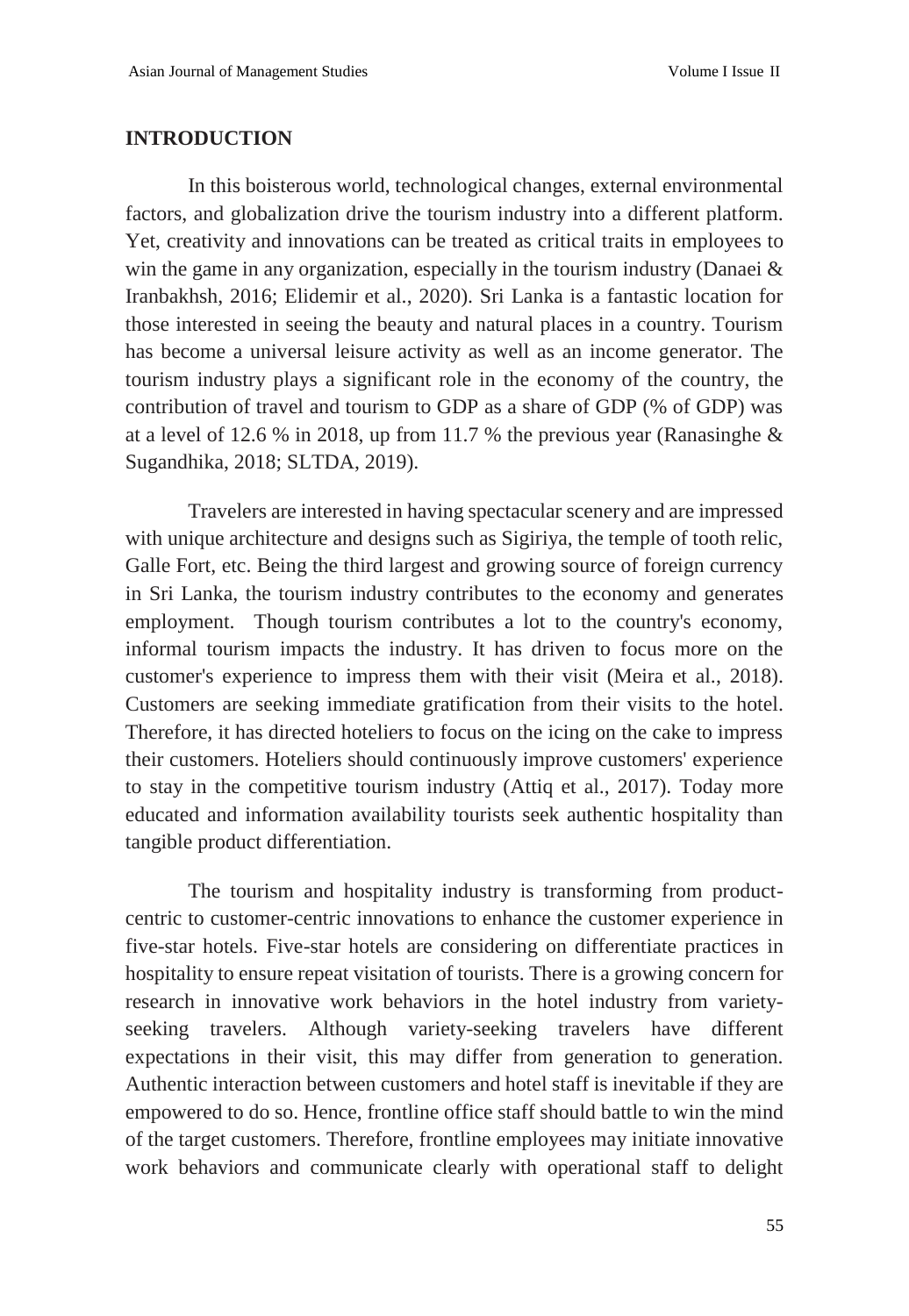customers who ultimately serve the customers. Further, the employee should be empowered for continuous innovative work behaviors to win the same customer. Therefore, the hotel industry focuses on an aggregate spectrum of human resource practices to motivate its employees to increase innovative employee behaviors.

Innovative Workplace Behaviors (IWB) will drive business success by gaining a competitive advantage (Bos-Nehles et al., 2017; Meira et al., 2018), cost-effectiveness. In particular, IWB enables success in a dynamic environment treated as a unique asset in the organization. Further, generating new ideas and implementing such ideas can help the hospitality industry create unique and attractive services for their customers to increase their market share and growth through repeat visitation customers. Therefore, to achieve business excellence over competitors in the industry, five-star hotels use a set of human resource practices to effectively attract, select, hire, develop, and retain highperforming personnel in their workplace. Bos-Nehles et al. (2017) stated a growing concern for using high-performance work practices to ensure innovative work behaviors in organizations for survival and competitive advantage. Hence, organizations should use a set of human resource practices to respond to the dynamic environment, enhancing flexibility, efficiency, productivity, performance, and consistent quality of goods and services (Zhang & Begley, 2011).

There are several individual and organizational level antecedents that drive innovative employee behaviors. Individuals' knowledge, skills, attitudes, personality traits (Attiq et al., 2017) towards innovative services will drive authentic hospitality innovative behaviors. Thus, organizational level antecedents also drive innovative behaviors such as social responsibility, employee treatment, job satisfaction, organizational support, organizational commitment (Danaei & Iranbakhsh, 2016), procedural justice (Noerchoidah & Harjanti, 2019). Human resource practices are vital to encourage employee behaviors (Sanders et al., 2010), yet less research is done (Danaei & Iranbakhsh, 2016; Sanders et al., 2010). Consequently, there is a growing body of literature about innovative behavior and its importance in the workplace. Still, very few studies have adequately examined employees' innovative behavior (Danaei & Iranbakhsh, 2016). Therefore, there is a dearth of knowledge about how innovative work behaviors can be fostered at the individual level (Bos-Nehles et al., 2017). Identifying the most successful work practices to foster innovative employee behavior is an important empirical challenge (Sanders et al., 2010).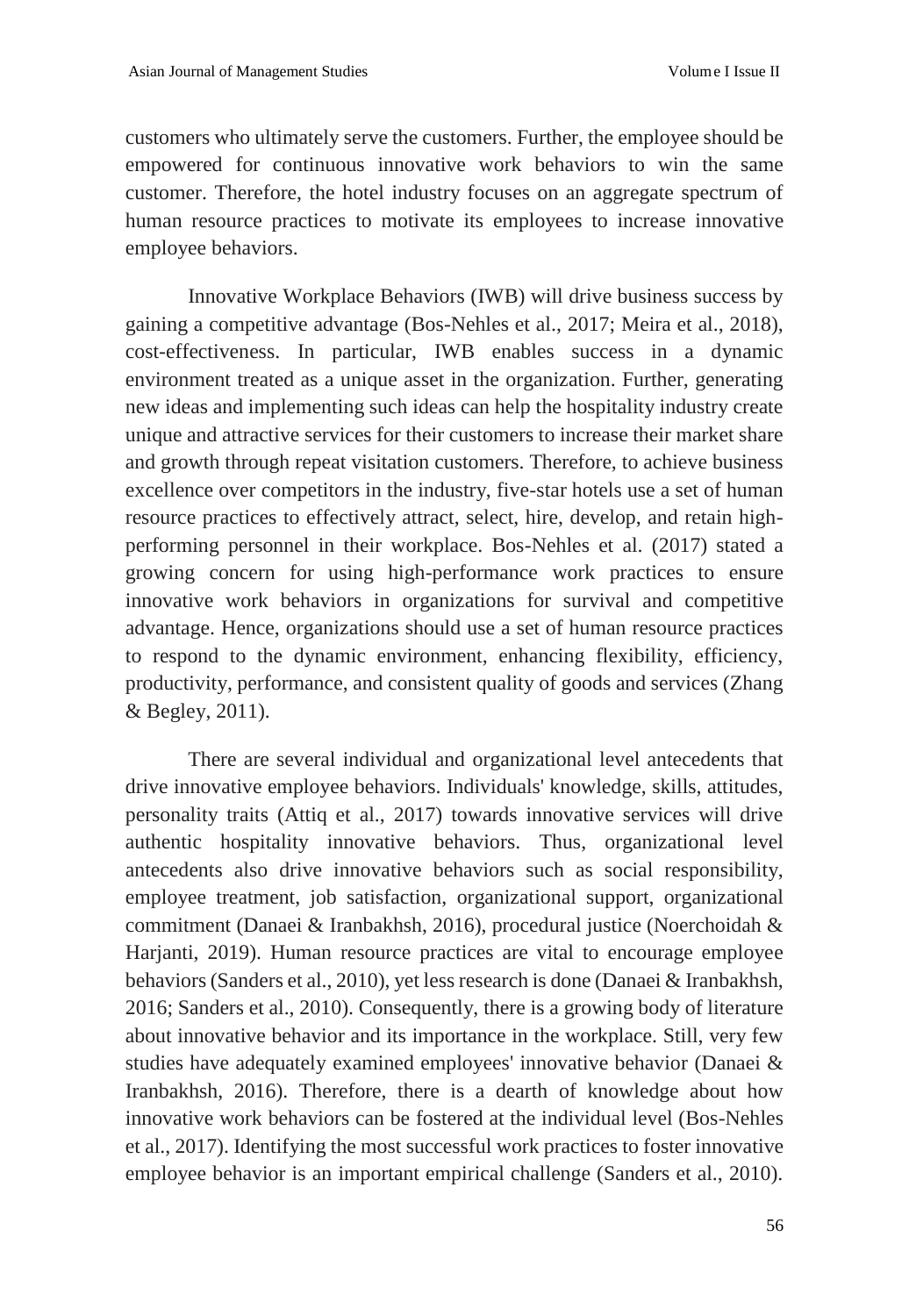Nevertheless, there is a dearth of research focusing on innovative work behaviors in the hospitality industry (Bos-Nehles et al., 2017; Danaei & Iranbakhsh, 2016). Thus this has been excessively researched in the healthcare industry and manufacturing industry (Zhou, Fan, & Son, 2019). However, there is a growing concern to study employee innovative work behaviors in service organizations, especially in the hospitality industry (Bos-Nehles et al., 2017; Danaei & Iranbakhsh, 2016; Elidemir et al., 2020).

## **Problem Statement**

Organizations are mainly focusing on their most valuable resource, which is human capital. Employees bring value to organizations. Therefore, it's of utmost importance to ensure a positive set of human resources practices in organizations to ensure the employee continuous innovative behaviors and productivity. Such a responsibility is always upon Human Resource professionals in the organization. Therefore, hotels onboard employees with better personality traits to achieve organizational goals and objectives. Most organizations use High-Performance Work Practices (HPWP) and try to enhance employee innovative work behaviors to have higher productivity with better service quality and performance. Even though having all the practices in the organization, employee innovative work behaviors cannot be seen as expected among employees in the hotel industry.

## **Research Objectives**

The main purpose of this study is to identify the role of personality traits and high-performance work practices in hospitality innovative work behaviors. Further, this study focuses on addressing the following research objectives.

- To investigate the impact of high-performance work practices on hospitality employee innovative work behavior.
- To identify the role of personality traits (Openness and Conscientiousness) on the relationship between high-performance work practices and hospitality employee innovative work behavior.

This study purports personality traits to motivate employees to engage or disengage in innovative work behaviors, despite the prevalence of highperformance work practices. There is a dearth of quantitative research in hospitality innovative work behaviors, while previous research focused on the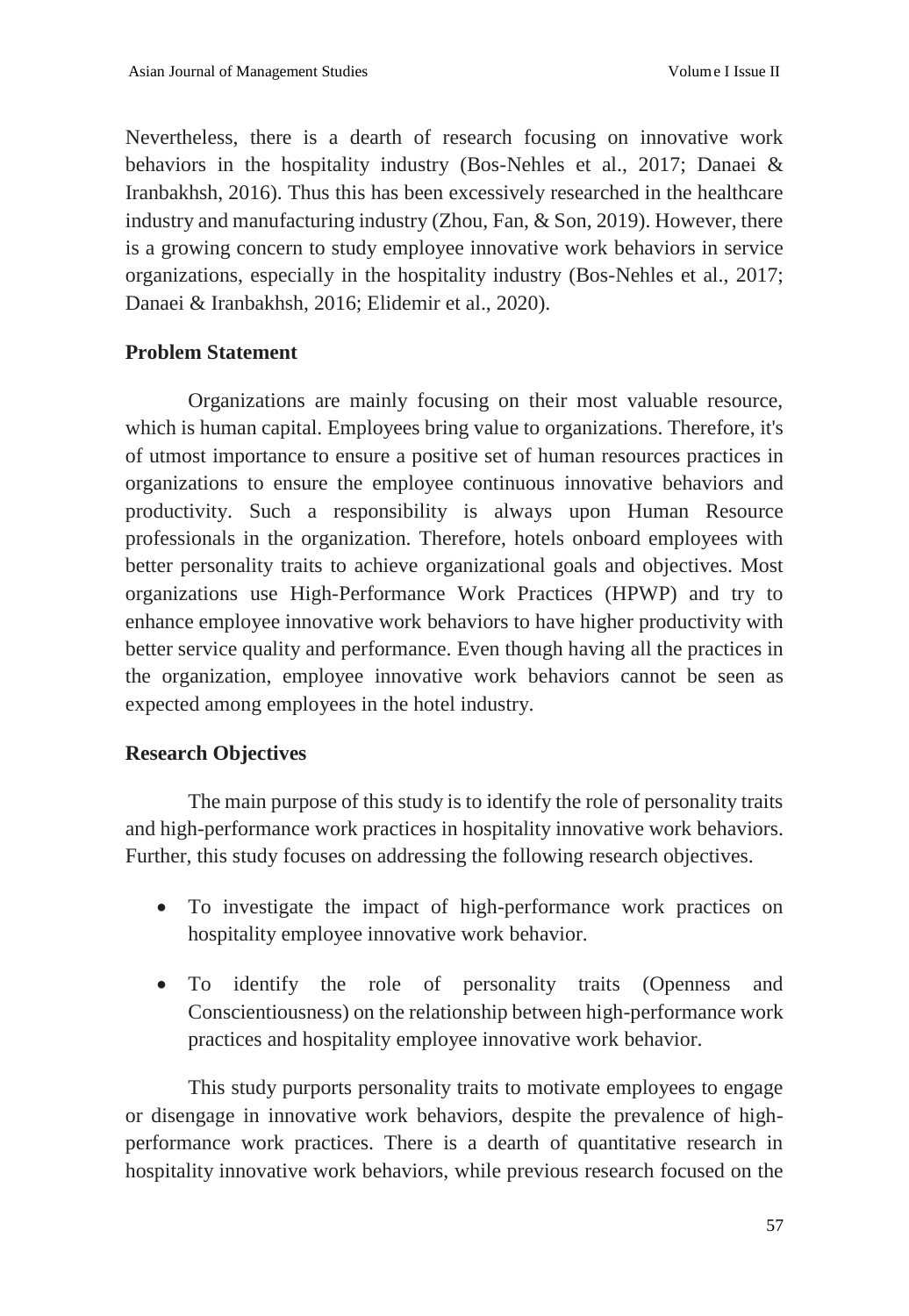qualitative approach that lacks generalizability (Danaei & Iranbakhsh, 2016). Therefore, our study will contribute to the innovative work behavior literature through the theory of trait activation and self-determination theory. Further, to contribute to the emergent literature on the IWB, we have examined the mediator role of personality traits (openness and conscientiousness) plays on HPWP and employee innovative work behaviors.

## **LITERATURE REVIEW**

Employee behavior is a crucial factor for organizational success and competitive advantage (Ryan et al., 2008). Therefore, empowering employees to engage in innovative work behavior is central to many organizations (Anderson & West, 1998; Danaei & Iranbakhsh, 2016). In particular, innovative behavior is identified as unique assets that enable organizational performance and success (Woods et al., 2018). Innovative work behaviors can be identified as deliberate employee behavior that goes beyond their allocated tasks. Innovative work behaviors can be defined as *"Intentional readiness by workers to work according to innovation such as improve working methods, contact with co-workers, the utilization of advanced technology and the expansion of novel goods and services"* (Farr & Ford, 1990). Innovative Work Behaviors (IWB) do not necessarily introduce and implement novel ideas or methods but also a genuine desire to accept and willingness to adopt other's new ideas and methods (Danaei & Iranbakhsh, 2016). Innovating work behaviors is not a single phenomenon, but it passes through three different stages of the process (Meira et al., 2018).

IWB compromises three forms of behavior (1) idea generation, (2) idea promotion, and (3) suggestion implementation (Orfila-Sintes et al., 2005). The first category of innovative workplace behavior is idea generation, intentional new ideas, and practices generated by employees (Meira et al., 2018). The second phase of idea promotion in IWB occurs when the employee applies a new idea, method, or practices to their operation in the organization. Further, teamwork may play a significant role for successful innovative idea generation by sharing different competencies because no two people ever look at the possible alternatives in the same way due to their differences (Ryan & Deci, 2000). A final point of IWB, a suggested implementation plan is drawn up to sustain a reasonable time to delight customers and share a new idea, methods, or practices with other employees to empower IWB.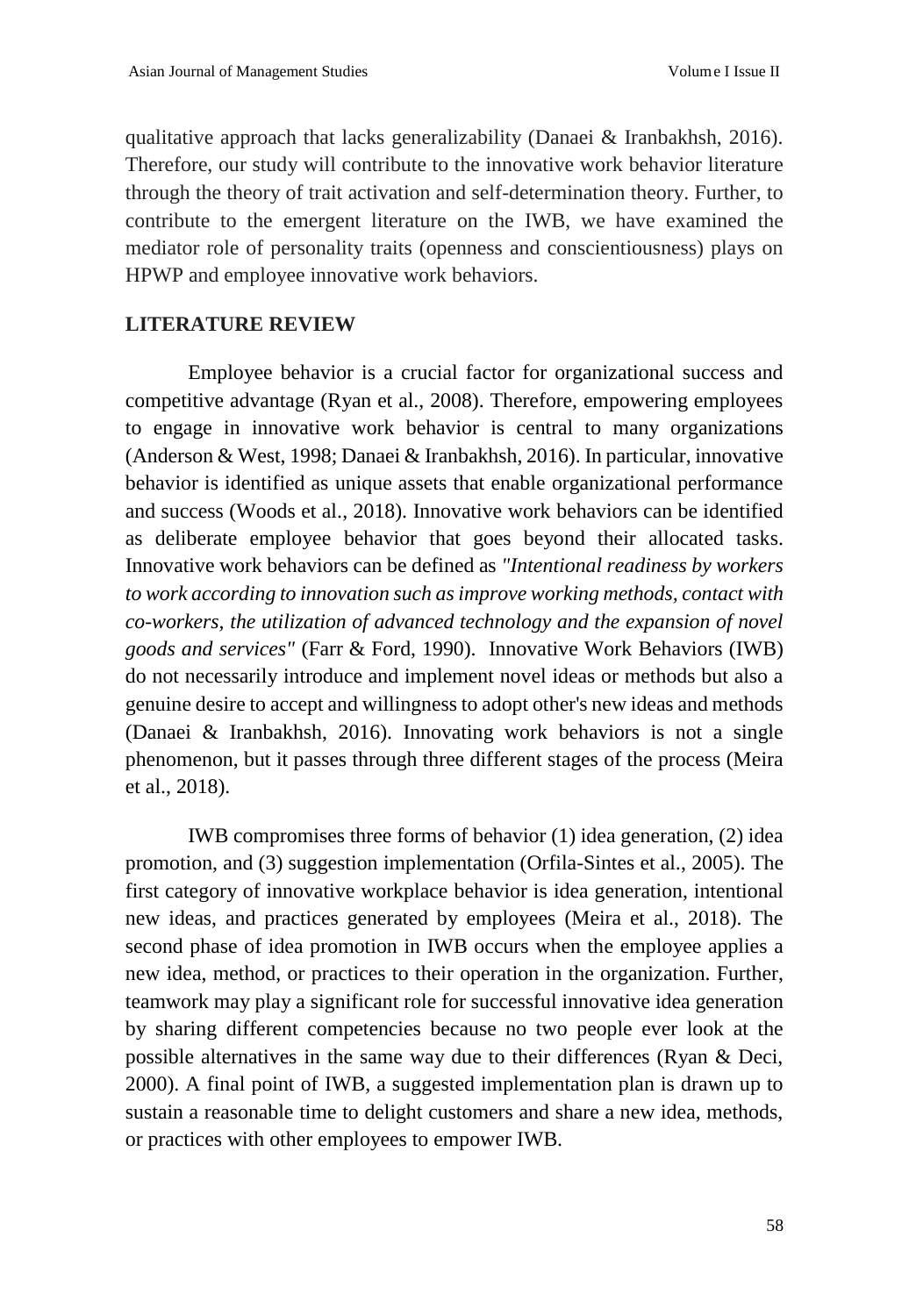Scholars in the hospitality industry stated that luxury hotels with more than three-star hotels have more innovative work practices than lower category hotels such as 2 star and 1 star (Orfila-Sintes et al., 2005). It has led the foundation to understand the innovative work behaviors of employees in fivestar hotels. In contrast to manufacturing firms, service organizations heavily rely on their workforce, especially the hospitality industry, to have direct customer contact (Danaei & Iranbakhsh, 2016; Elidemir et al., 2020). The hospitality industry understands the importance of its employees for competitive advantages. Therefore, they have given enough concentration to a set of human resource practices.

High-performance work practices represent an entire spectrum of human resource management practices that enables the acquisition and retaining of talent (those who are rich with knowledge, skills, and attitudes as well as motivation - KSAM to drive business) in the organization (Applebaum et al., 2000; Elidemir et al., 2020). Applebaum et al. (2000) defined High-Performance Work Practices (HPWP) as *"(i) organizational practices which provide opportunities for employee participation such as teamwork and quality circles; (ii) training practices that provide the necessary skills to participate in problem-solving; and finally (iii) pay and promotion policies (e.g., profitsharing which aims at providing the appropriate incentives to participate)".* HPWP includes onboarding of the most qualified and competent pool of candidates, training and development of talent to adapt and improve organizational productivity as well as profitability, performance appraisal (HPWP is used as a tool to enhance employees' skills and career development to posits proper innovative behaviors at work), employee involvement and participation, and information sharing (Jiang et al., 2012). Further, empowerment and engagement of employees are treated as critical indicators to ensure proper interpersonal and intrapersonal relationships to ensure teamwork and collaboration. It is argued that employee involvement increases organizational commitment and subsequently increases employee innovative work performance (Jiang et al., 2012; Elidemir et al., 2020). Nevertheless, reward management rampant the employee empowerment while ensuring employee morale, motivation, and commitment towards desirable, innovative work behaviors (Elidemir et al., 2020).

A personality trait is an essential factor that makes unique human beings. Although it is a subjective measure, it depends on an individual's reflections, judgments, and perceived norms. These traits affect how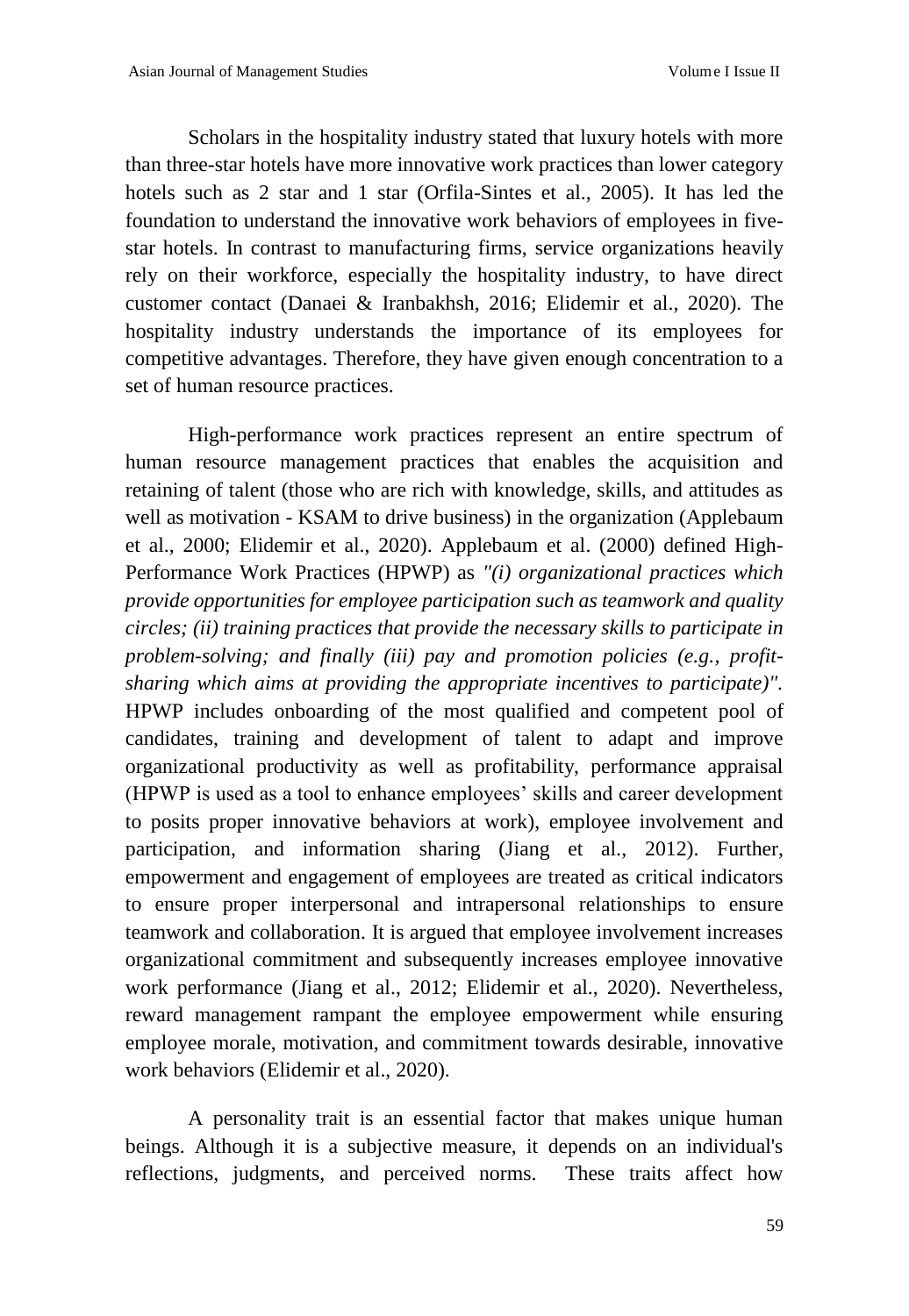individuals behave in their journey of individual's life cycle. Personality traits can be defined as *"the individual characteristics and behavior, organized in a way that reflects the unique adjustment the person makes to his or her environment"* (Barrick et al., 2001). According to trait activation theory, individuals diverge in their potential and willingness to innovative work behaviors (Woods et al., 2018). There are different personality traits such as (1) extraversion (positive emotions, higher frequency and intensity of personal interactions, and a higher need for stimulation), (2) emotional stability (anxious, irritable, temperamental, and moody), (3) agreeableness (good-natured, forgiving, courteous, helpful, altruistic, generous, and cooperative), (4) conscientiousness (dependable, responsible, organized, hardworking, and achievement-oriented), and (5) openness (flexible, imaginative, and intellectually curious), these five traits of personality explains most of the meaningful variances (Barrick et al., 2001; Woods et al., 2018).

#### **Theoretical Framework and Hypothesis Development**

HPWPs encourage employee's behaviors; their behavior type may determine by the personality trait activation due to the situation, which explains through trait activation theory (Tett et al., 2013). Further, the theory of trait activation is focused on the person-situation interaction to explain their behavior based on responses to the trait in relevant situations (Woods et al., 2018). Further, trait activation theory explains the optimal way of motivating employees by offering them proper HPWPs suited to their traits to encourage innovative work behaviors. Consequently, this study is based on the theory of self-determination. The self-determination theory "underlines that individuals could be proactive or passive, according to the social conditions in which they are involved" (Ryan & Deci, 2000; Ryan et al., 2008). Thus, the conceptual framework has been developed to explain the relationship between highperformance work practices and innovative hospitality behaviors with personality traits.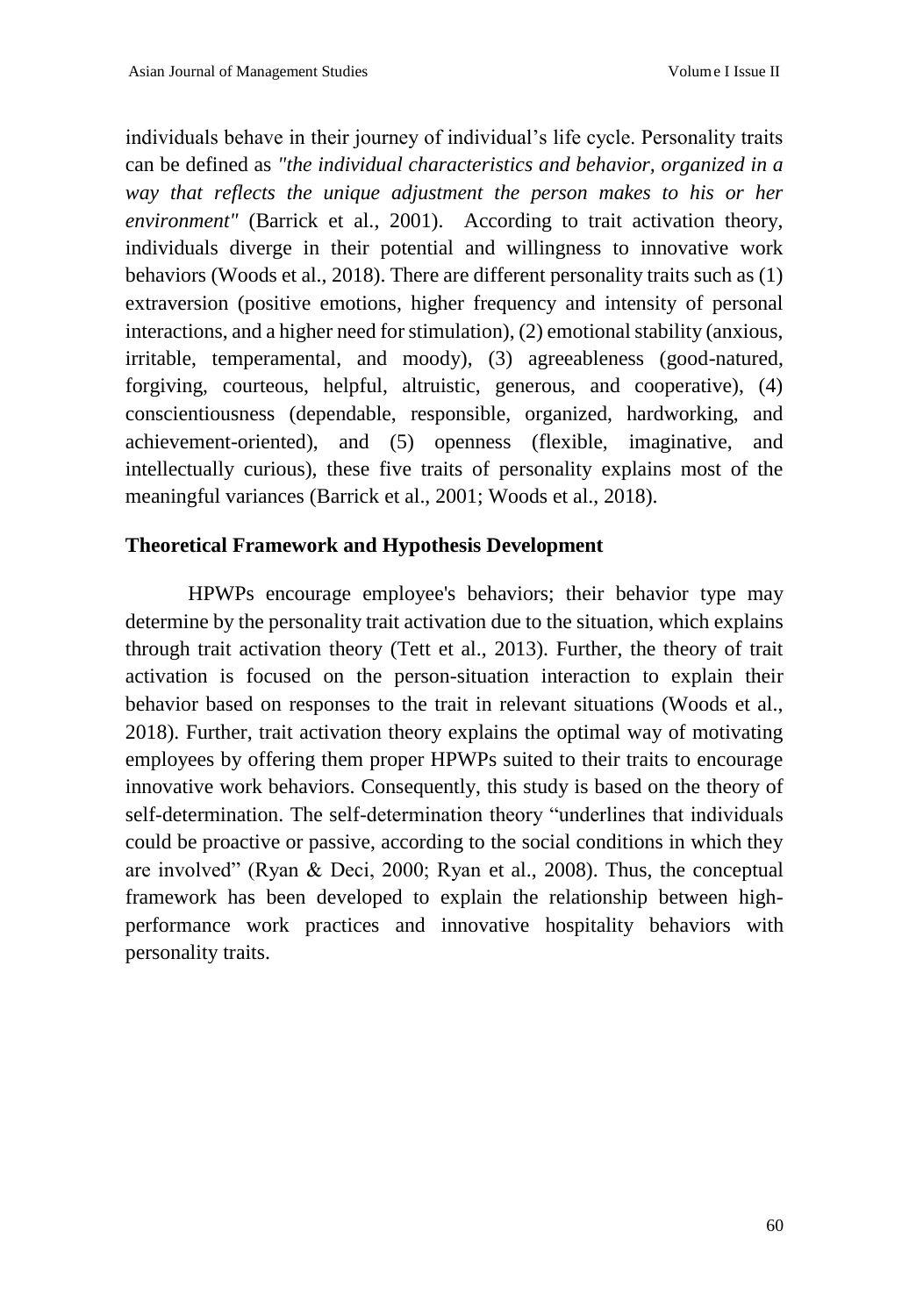

**Figure 1:** Theoretical Framework

High-performance work practices include sets of human resource management practices such as training and development, reward management (Jiang et al., 2012). Training and development demonstrate a positive relationship with innovative work behaviors that various composite activities to enhance the knowledge and skills of employees (Knol & Van- Linge, 2009; Zhang & Begley, 2011). Further, reward management (financial and nonfinancial rewards) is shown to have a relationship with innovative work behaviors (Elidemir et al., 2020; Jiang et al., 2012; Zhang & Begley, 2011). There is a positive relationship between reward management and innovative work behaviors; when there are employee and employer psychological contracts towards each other (Janssen, 2000; Ramamoorthy et al., 2005). Consequently, Sanders et al. (2010) shown a negative relationship between reward management and innovative work behaviors. Therefore, this study hypothesis that reward management may demonstrate a positive relationship with innovative work behaviors. There is extensive evidence in previous research on the positive impact of high-performance work practices (HPWPs) on innovative work behaviors (Bos-Nehles et al., 2017; Elidemir et al., 2020; Jiang et al., 2012). These arguments have been led to the first hypothesis of the study;

H1: There is a positive relationship between high-performance work practices and employee hospitality innovative work behaviors

HPWP plays and significant role in fostering good behaviors in the organization. A set of human resource practices such as reward management, training and development, and information sharing may shape the individual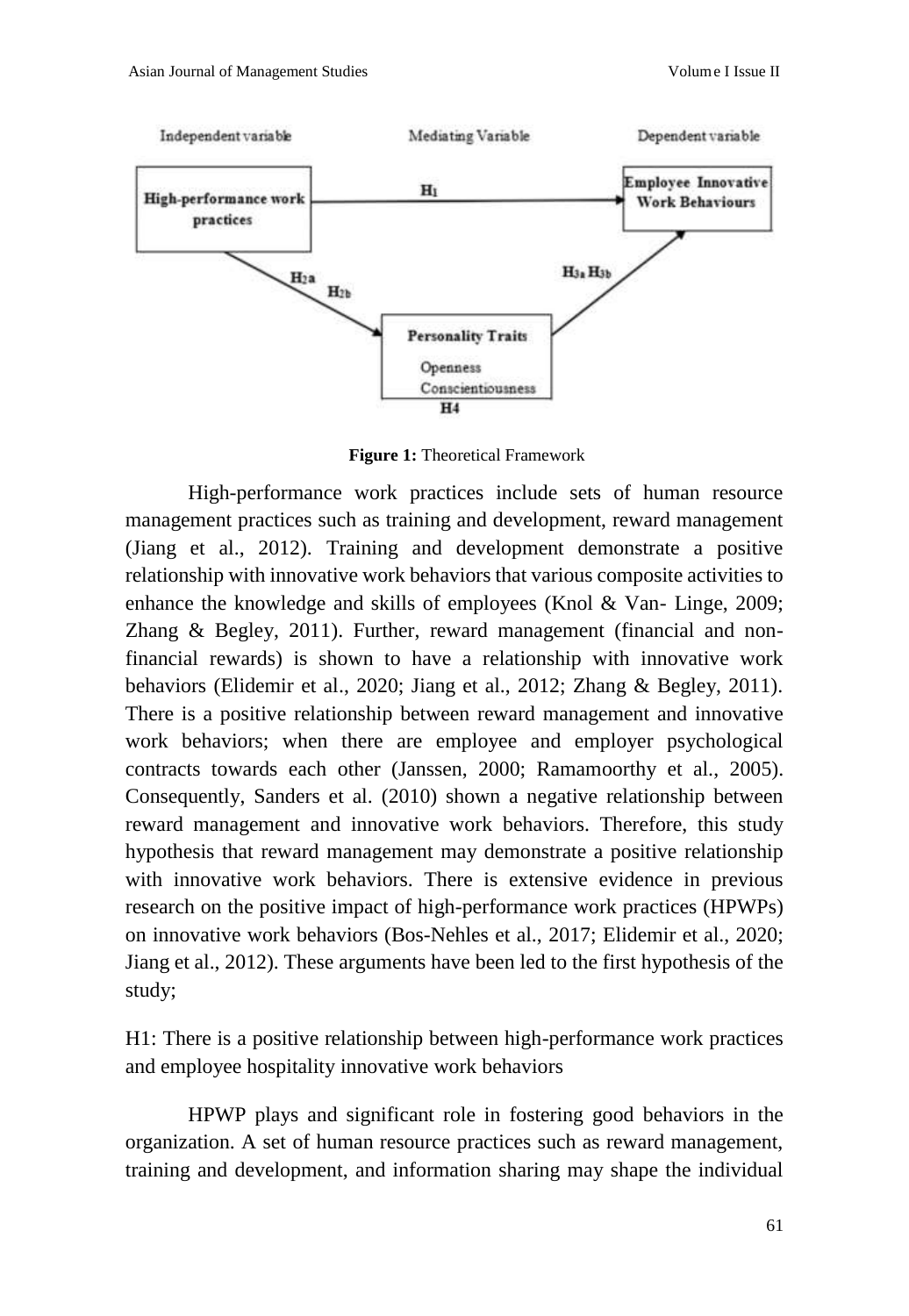traits to behave acceptably. If there are reasonable good human resource practices, individuals may shape their unique personality traits according to trait activation theory (Wahid et al., 2017). In this study, the researcher hypothesized that as;

H2: There is a positive relationship between high-performance work practices and personality traits

According to the theory of trait activation, employee innovative work behaviors are influencing individual differences and their potentials for novelty (Wahid et al., 2017; Yesil & Sozbilir, 2013). It is argued that innovative work behaviors may vary from person to person in line with their KSAs, despite the dynamics of the surrounding HPWPs (Elidemir et al., 2020). Individual differences can be explained through their personality traits such as extraversion, emotional stability, agreeableness, conscientiousness, and openness (Barrick et al., 2001). Based on personality traits, extraversion, emotional stability, and agreeableness lead to employee performance through the literature (Barrick et al., 2001; George & Zhou, 2001; Wahid et al., 2017). Yet, on IWBs have been identified conscientiousness and openness as consistent predictors (George & Zhou, 2001; Yesil & Sozbilir, 2013). Hence IWBs are boosting the openness and conscientiousness of individuals. In this study, we have focused on two traits than five traits. Individuals who have the openness trait, more likely to take on challenges and accept the new experience for a change (Yesil & Sozbilir, 2013). There is a tendency of people high in openness to be flexible, dynamic, think out of the box, curious, and imaginative for experience, unsurprisingly, enabling innovative work behaviors. Therefore, there is a positive association between openness and IWB (Woods et al., 2018). Consequently, when the employees have dynamic work cultures where managers put extra effort to monitor subordinates' behaviors and unsupportive co-workers may exhibit a low level of IWB by conscientious employees (George & Zhou, 2001). In this study, we hypothesized that if the organizations use the proper set of human resource practices, employees may put extra effort to show IWB. These arguments led to the third hypotheses of the study;

H3a: There is a positive relationship between Personality (Openness) and employee hospitality innovative work behaviors

H3b: There is a positive relationship between Personality (Conscientiousness) and employee hospitality innovative work behaviors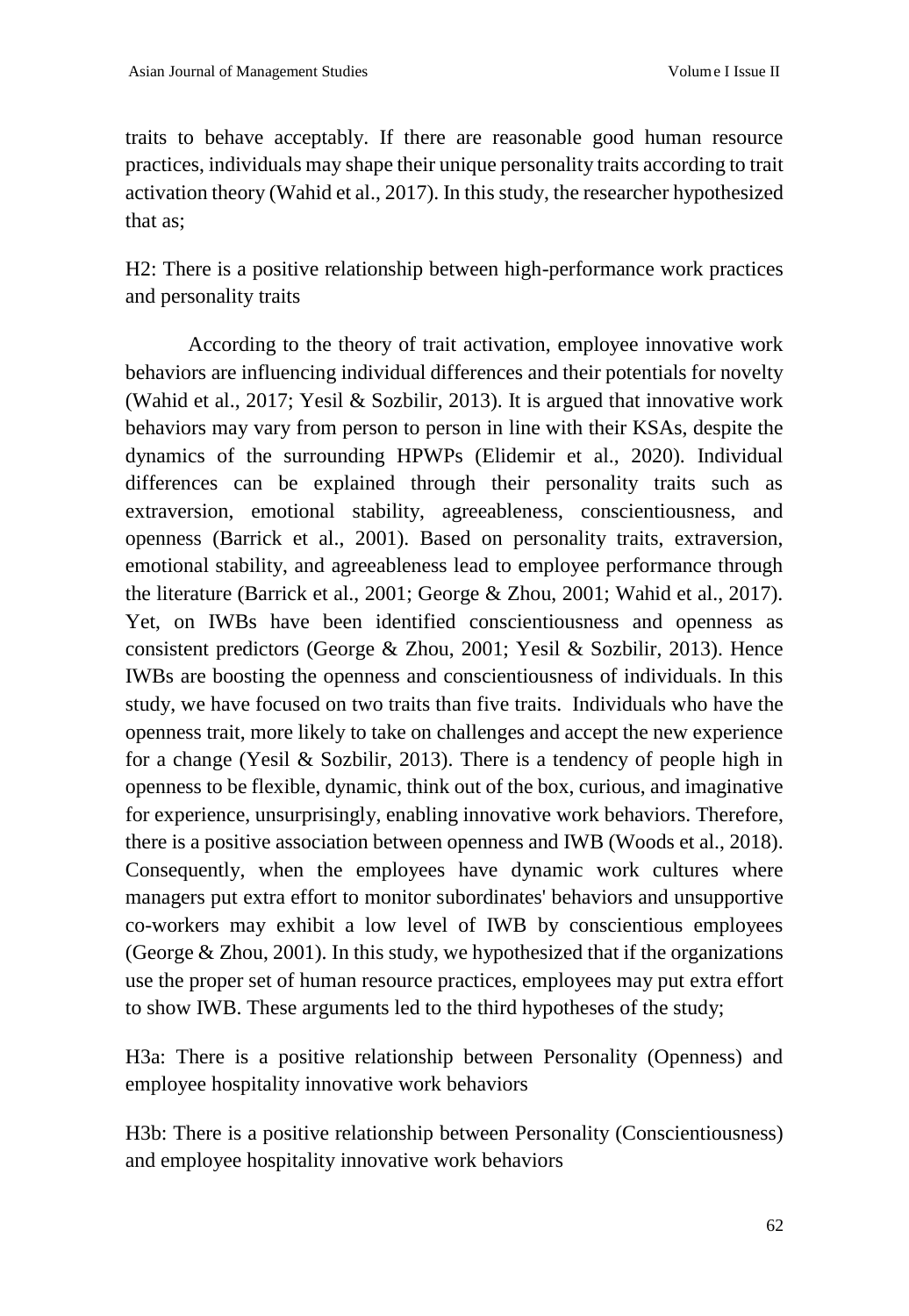Human resource practices (recruitment and selection, training and development, reward management, and teamwork) directly and indirectly influence employee behaviors (Bos-Nehles et al., 2017). Further, the said aggregate spectrum of human resource practices positively influenced innovative work behaviors (Jiang et al., 2012; Zhang & Begley, 2011). If the organizations identify their employees' personality types and focus on HPWP to promote IWB, then the gravity of IWB can be increased. There is a missing link between HPWP, personality traits, and IWBs. Finally, the researcher proposed that employee personality traits (openness and conscientiousness) strengthen the effect of high-performance work practices and innovative work behaviors. Therefore, it was hypothesized as;

H4: Personality traits (Openness and Conscientiousness) mediates the relationship between HPWP and employee hospitality innovative work behaviors

## **METHODOLOGY**

#### **Research Paradigm and the Context**

This study is predominantly designed as a quantitative study based on the positivistic paradigm to identify high-performance work practices and personality traits that lead to innovative work behaviors in organizations. Fivestar hotels in the western province are the research context of this study because the research problem is rich in this context due to the dynamic work environment (Danaei & Iranbakhsh, 2016). Furthermore, many authors assert that an "*organization will assimilate innovations more readily if it is large, mature, functionally differentiated"* (Anderson & West, 1998; Kimberly & Evanisko, 1981; Nystrom et al., 2002). It shows that size of the organization is almost a proxy for innovative work behaviors. Therefore, the five-star hotels were chosen as the context of the study.

#### **Data Collection, Sampling, and Analysis**

Both primary and secondary data have been utilized in the current study. Primary data has been collected by distributing an online self-administered questionnaire among five-star hotels in western province Sri Lanka with permission from human resource managers in the industry in line with the ethics. The questionnaire was developed based on the literature, and it was pretested and revised. Demographic information was collected for respondents'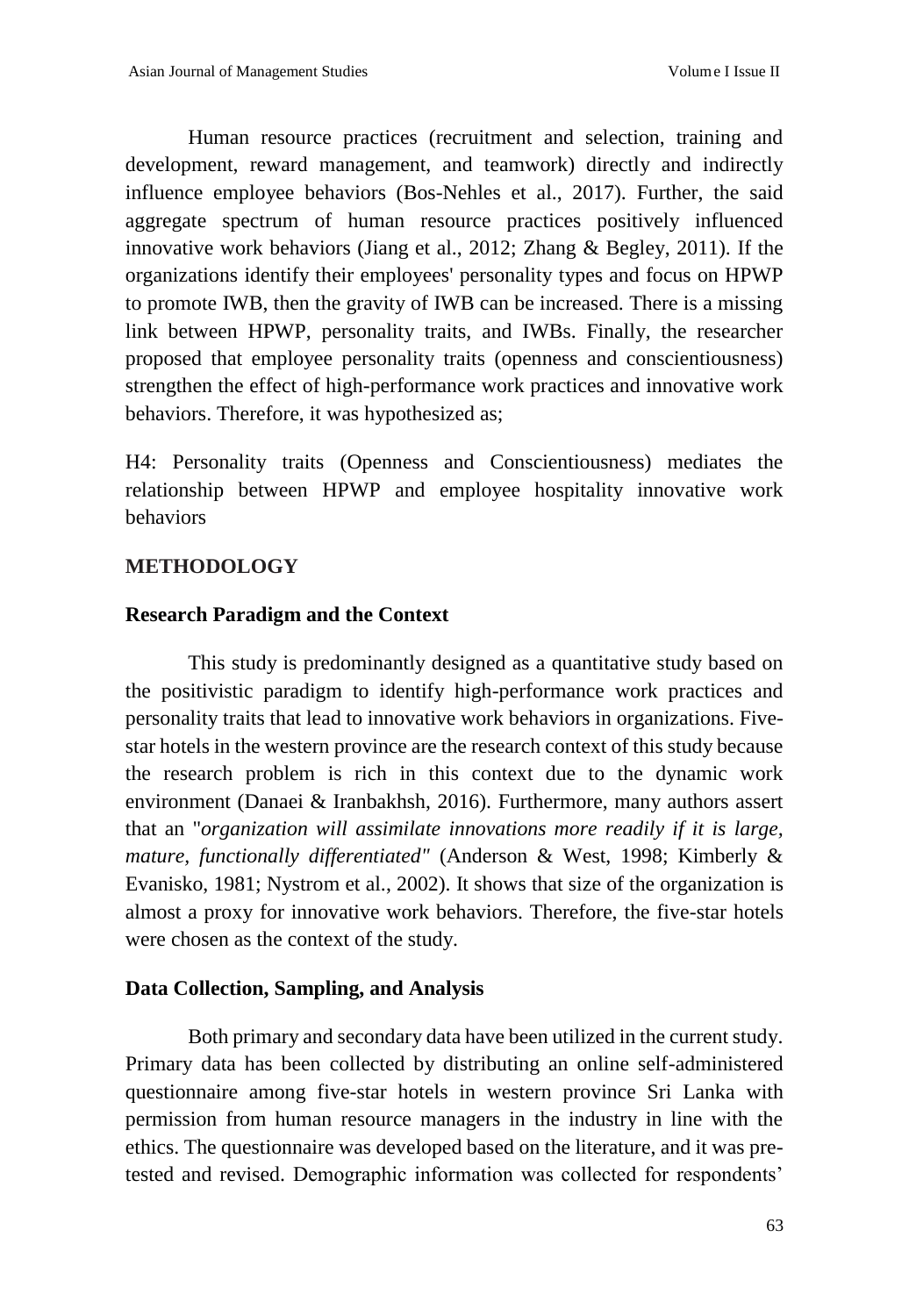gender, age group, education, tenure, and marital status through a questionnaire. A five-point Likert scale measured all three main constructs, ranging from strongly disagree (1) to strongly agree (5). Innovative work behavior was measured with three sub-dimensions; idea generation, idea promotion, and suggestion implementation. Further, the innovative work behavior scale was adapted from Jong and Hartog's (2008) five-point Likert scale, ranging from rarely (1) to frequently (5). HPWP was measured through a scale adapted from Jensen and Vinding (2007) with four sub-dimensions: recruitment and selection, training and development, reward management, and teamwork fivepoint Likert scales ranging from 1 (strongly disagree) to 5 (strongly agree). All the constructs were ensured internal consistency with more than 0.7 of reliability (refer to annexure table 3). Finally, personality traits were measured with two sub-dimensions of openness and conscientiousness, adapting the IPIP NEO scale from Goldberg, (1999) five-point Likert scales ranging from 1 (strongly disagree) to 5 (strongly agree).

The pilot study was conducted to ensure the scale's internal consistency and ensure validity before distributing the final questionnaire to the respondents and do the needful.

The population of this study includes frontline (front office, food and beverage, housekeeping, guest relations, sales, and marketing) and back-office non-executive employees in a five-star hotel in the western province of Sri Lanka. According to the Sri Lanka Tourism Development Authority (SLTDA, 2019), there are 25 five-star hotels in Sri Lanka, and 09 five-star hotels are located in the western province. In addition, there were two hotels, which is having more than two five-star hotels in their chain. Therefore, researchers have distributed 260 questionnaires among the sample proportionately. The questionnaire was distributed based on a convenient sampling method, and 145 usable responses were obtained after replacing the missing values (there were 13 incomplete questionnaires), yielding a 61% response rate from those who agreed to participate. Cronbach's alpha was used to verify the internal consistency reliability.

Data analysis involves descriptive statistics using SPSS and structural equation modeling using AMOS structural equation program. AMOS 23.0 was used to investigate the causal relationships, where the path coefficients are tested for significance and goodness of fit. Model goodness of fit was estimated using the normed chi-square  $(\neg 2/df)$ , IFI (incremental fit index), CFI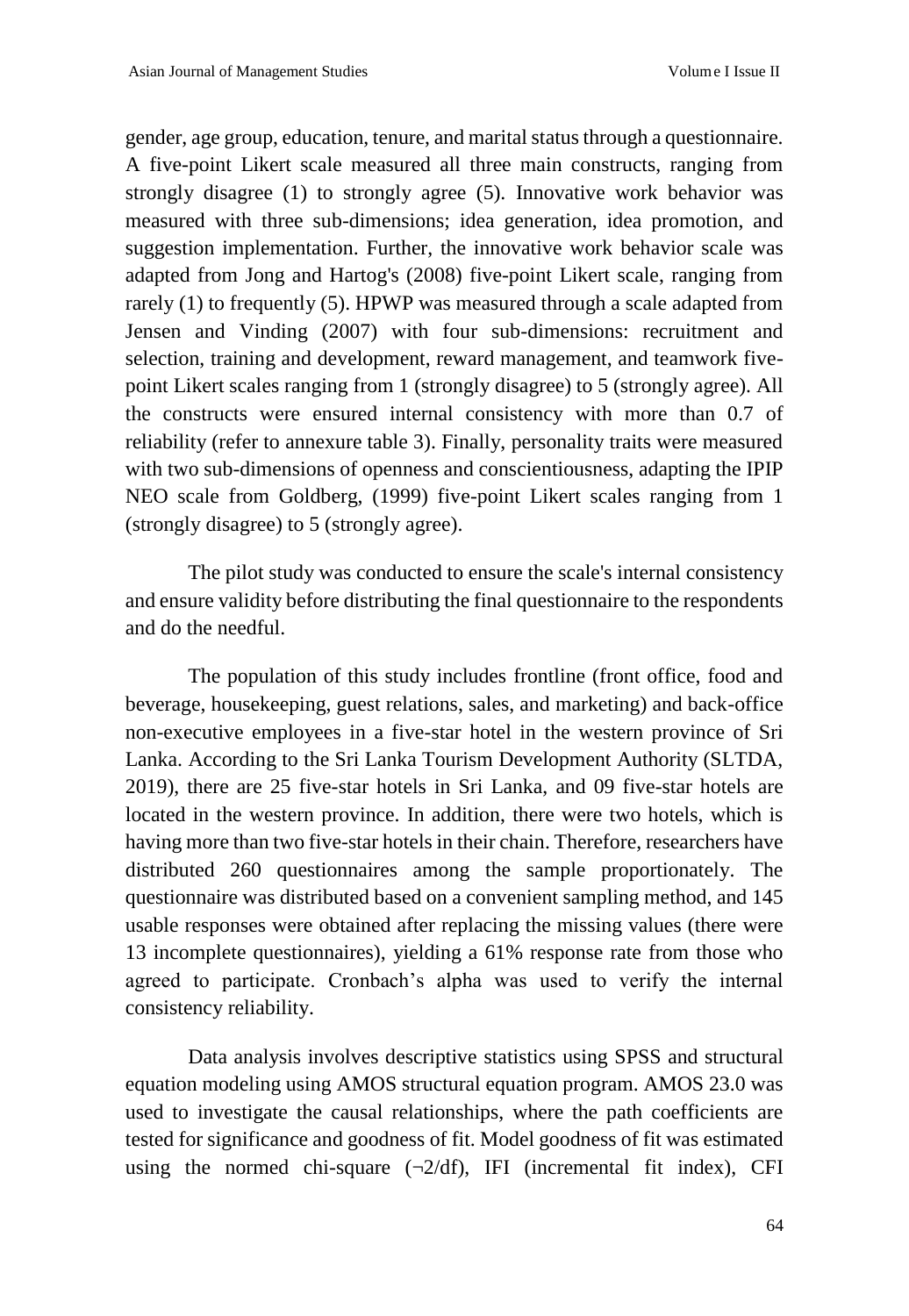(comparative fit index), RMSEA (root mean square error approximation), and GFI (goodness of fit index).

#### **RESULTS AND DISCUSSION**

The parametric test is deemed fit in this study because all the parametric assumptions are met (normality, linearity, multicollinearity, and common method bias). Harman's single factor test revealed that the first factor accounted for 26.5%, far less than 50%. Therefore, the common factor bias is not severe in this study. First, demographic data analysis is presented; the population (n=145) consisted of 72% male and 28% female employees (table 2). The age group of below 25 represents 43% of the total population, the second in terms is the age of 26 to 40 followed by an employee of more than the 40s (31% and 26% respectively). It was noted that the young educated (33% bachelor degree and 57% diploma) workforce was far less widespread in the hospitality industry in Sri Lanka. In addition, there were fewer tenure employees due to the nature of the industry; 17% of the employees have more than ten years of experience while the majority is having 1 to 3 years of experience (37%), and 31% have 3 to 5 years of tenure in the same hotel. Further, 15% of the population represent less than 1-year work experience employees, sometimes these respondents are temporary or contract employees.

|                       | Mean      | <b>SD</b> | Correlations |           |                |
|-----------------------|-----------|-----------|--------------|-----------|----------------|
|                       |           |           |              | 2a        | 2 <sub>b</sub> |
| Male                  | 0.72(72%) |           |              |           |                |
| Female                | 0.28(28%) |           |              |           |                |
| 1. HPWP               | 3.18      | 0.535     |              |           |                |
| 2a. Openness          | 2.97      | 0.447     | $0.273**$    |           |                |
| 2b. Conscientiousness | 3.25      | 0.326     | $0.225**$    | $0.305**$ |                |
| 3. IWB                | 2.56      | 0.640     | $0.325**$    | $0.724**$ | $0.525**$      |

Note:  $N = 145$ , HPWP – high-performance work practices, IWB – innovative work behaviors

\* \* Significant at 0.01 level

\* Significant at 0.05 level

According to Table 1 output descriptive statistics, the mean value for HPWP, openness, conscientiousness, and IWB are 3.18, 2.97, 3.25, and 2.56, respectively. A low standard deviation indicates that the data points tend to be very close to the mean in openness and conscientiousness. Still, HPWP and IWB values are spread out over a considerable range of values. Highperformance work practices and innovative work behaviors demonstrate a weaker positive relationship with each other  $(r = 0.325)$ . The personality trait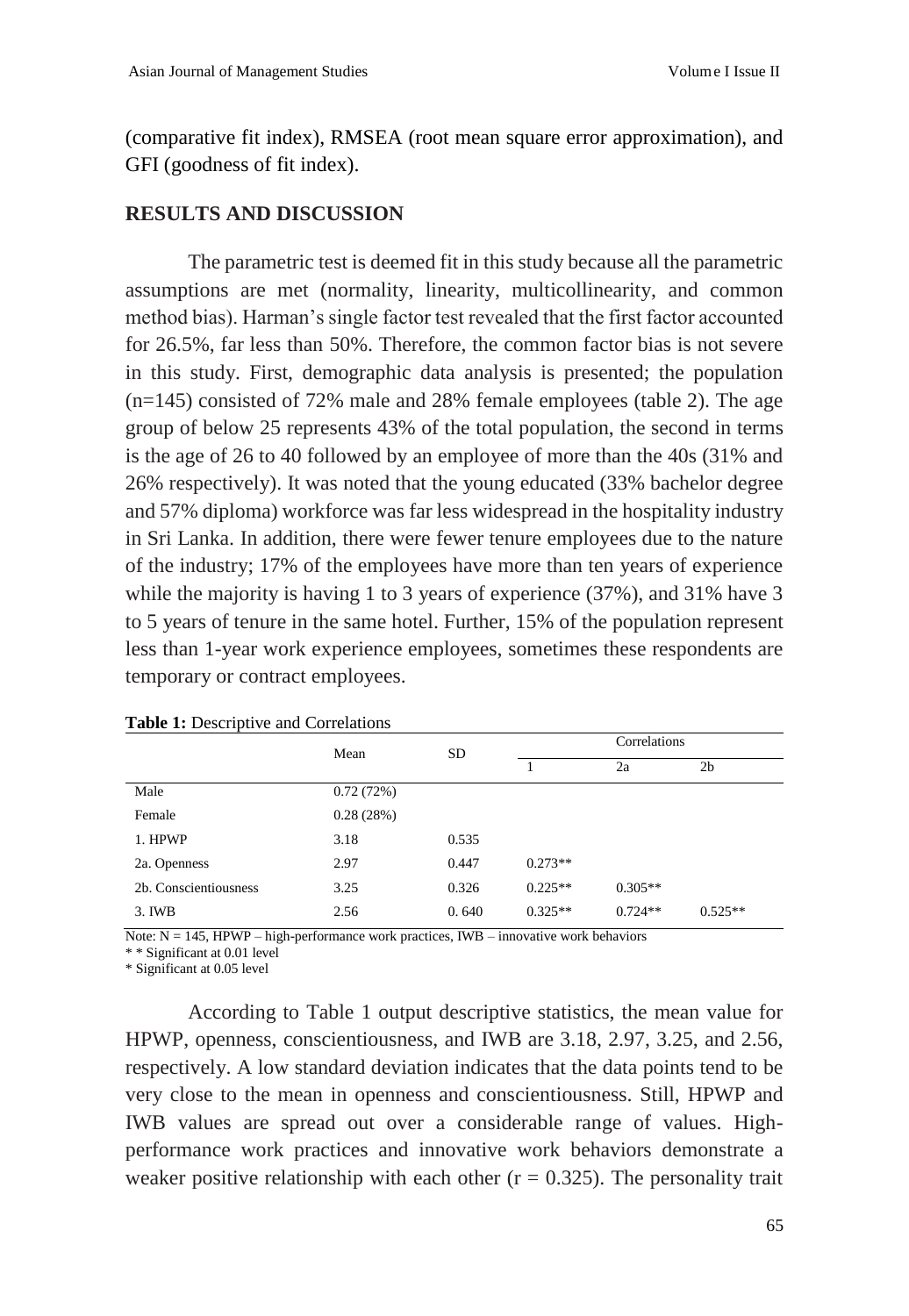of openness has a strong positive relationship with IWB ( $r = 0.724$ ), while conscientiousness demonstrating a moderate positive relationship with IWB (r  $= 0.525$ ). The weaker relationship between HPWP and IWB has led researchers to identify the missing link between HPWP, personality traits, and IWB.

### **Measurement Model**

Confirmatory factor analysis (CFA) was used to ensure the validity and reliability of the measurement scales.

| Construct             | $\alpha$ ) | <b>CR</b> | AVE   |           | 2a        | 2b        |       |
|-----------------------|------------|-----------|-------|-----------|-----------|-----------|-------|
| 1. HPWP               | 0.759      | 0.895     | 0.620 | 0.620     |           |           |       |
| 2a. Openness          | 0.788      | 0.882     | 0.759 | $0.273**$ | 0.759     |           |       |
| 2b. Conscientiousness | 0.804      | 0.902     | 0.593 | $0.225**$ | $0.305**$ | 0.593     |       |
| 3. IWB                | 0.775      | 0.806     | 0.601 | $0.325**$ | $0.724**$ | $0.525**$ | 0.601 |

**Table 2:** Validity and Reliability

*Note.*  $\alpha$  = Cronbach's alpha, CR- Construct Reliability, AVE- Average Variance Extracted The square root of AVEs is shown on the diagonal line.

*Source: Sample survey (2020)*

The average variance extracted (AVE) can be used to ensure convergent validity (Hair et al., 2014) that should greater than 0.5. Further, according to table 2, square roots of the AVEs were found to be greater than the correlation of all pairs of constructs. The researcher found further support for the discriminant validity of the constructs used in this study except for IWB, but the researcher ensured an optimum level of discriminant validity. In this study, AVE ensures the convergent validity of the model. The goodness of the fit indicates;  $x^{2/df} = 1.619$ , RMSEA = 0.059, CFI = 0.819, GFI = 0.711, and TLI  $= 0.889$  ensures the best fit with output data. The goodness of fit indices ensures that the model is well fitted with the data.

#### **Structural Model**

According to the hypothesis testing output data, hypothesis  $1 \text{ (H}_1)$ , which posits that HPWP positively related to hospitality IWB, is positively and significantly related under 95% confidence level ( $\beta$ =0.446, p = 0.001). It reflects that if HPWP is increased by 1 unit, it is expected to increase innovative hospitality behaviors by 0.446. Further, HPWP is explaining 28.4% ( $R^2$  = 0.284) of the variance in hospitality innovative behaviors. The coefficient of determination value ( $\mathbb{R}^2$ ) achieved an acceptable level of explanation (Check & Schutt, 2012). The results are in line with the previous research. Sanders et al.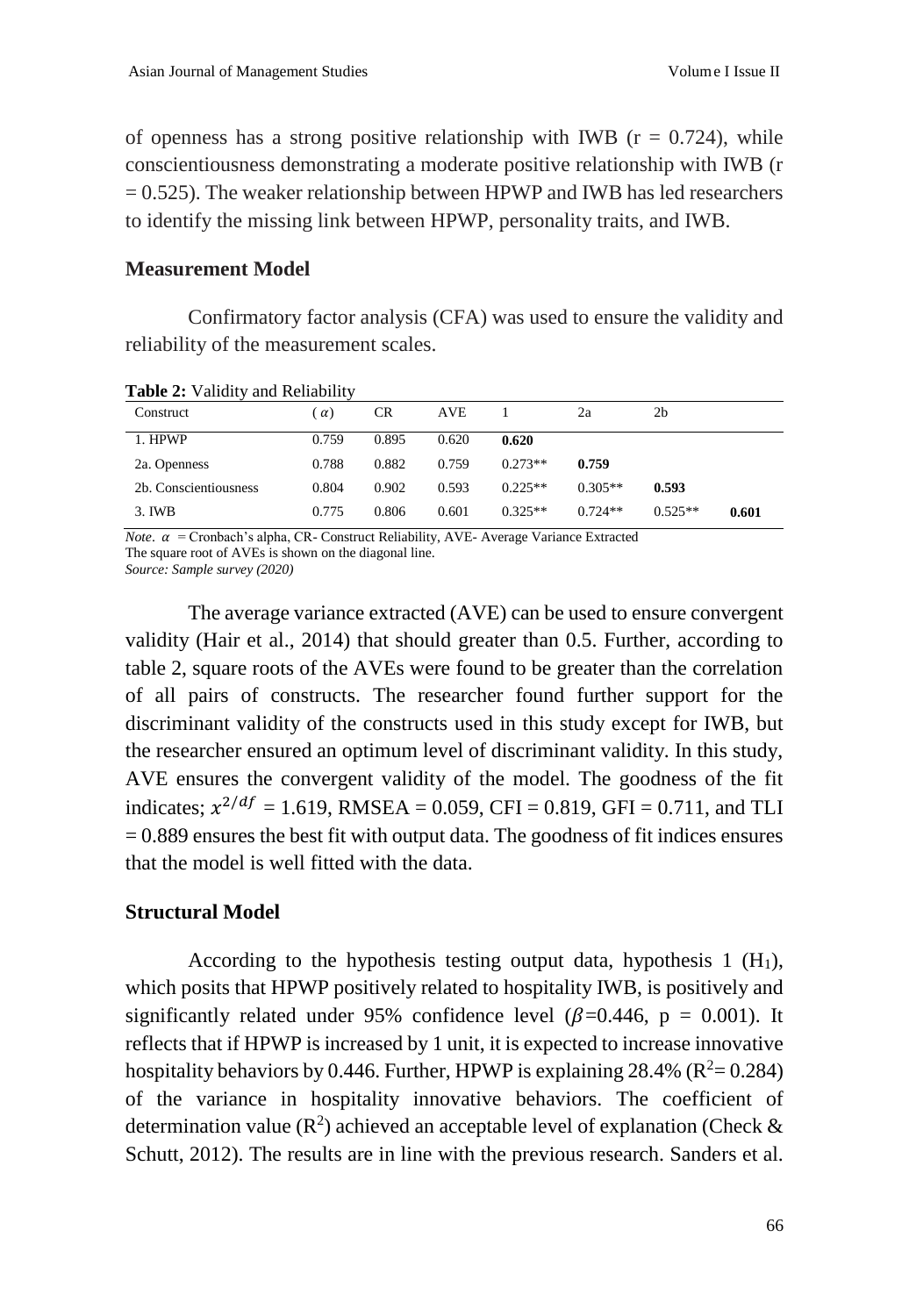(2010) stated that employees satisfied with human resource practices are positively related to innovative work practices. Further, to test the second hypothesis  $(H_2)$ ; the researcher hypothesized that HPWP positively related to personality traits (openness and conscientiousness). Output data for HPWP ensures the positive relationship with openness with 0.192 ( $\beta$ =0.192, p = 0.000). Further, HPWP ensures the positive relationship with conscientiousness ( $\beta$ =0.206, p = 0.002). Chiang et al. (2014) stated that HPWP positively relates to extroversion personality traits. Moreover, to test the third hypothesis  $(H_3)$ , openness and conscientiousness positively relate to hospitality innovative work behaviors ensured through the output data. Therefore, it is expected to increase innovative work behaviors by 69% if the employee increases openness by 1 unit ( $\beta$ =0.690, p = 0.000). Apparently, employee hospitality innovative work behaviors can be increased by 53.1% if the employees increase conscientiousness by 1 unit ( $\beta$ =0.531, p= 0.012).

| <b>Table 2: Total Effect</b> |  |  |  |
|------------------------------|--|--|--|
|------------------------------|--|--|--|

| Path                                                 | Direct effect | Indirect effect | <b>Total effect</b> |
|------------------------------------------------------|---------------|-----------------|---------------------|
| $H_{4A}$ : HPWP $\rightarrow$ Open $\rightarrow$ IWB | 0.302         | 0.356           | 0.658               |
| $H_{4B}$ : HPWP $\rightarrow$ Cons $\rightarrow$ IWB | 0.188         |                 | Rejected            |

*Note*: N = 145, HPWP – high-performance work practices, IWB – innovative work behaviors

The researcher test whether personality traits (openness and conscientiousness) mediate the relationship between HPWP and hospitality IWBs. According to hypothesis 4 (H4), openness has been entered as the first step to measure the indirect effect between HPWP and hospitality IWBs. There was a 0.446 value relationship between HPWP and hospitality IWBs, and the direct effect value has been dropped to 0.302 from 0.446 with a 0.001 ( $p=$ 0.001) significant level. Moreover, bootstrap confidence is  $0.016$  ( $p= 0.016$ ) that ensures the significance of the indirect path. Therefore, it is concluded that there is a 0.356 partial mediation between HPWP and hospitality IWBs. The coefficient of the determination ensures 67.3% of the variations of IWBs; it is expected to explain 67.3% of the variation of IWBs through HPWP and openness.

The researcher has hypothesized that conscientiousness mediates HPWP and IWBs since there was a direct relationship with said constructs. Though the researcher has hypothesized the mediation effect of conscientiousness, HPWP, and hospitality IWBs, the mediation model is insignificant under the 95% confidence level (p-value is not less than 0.05). Therefore, the H4B hypothesis is rejected.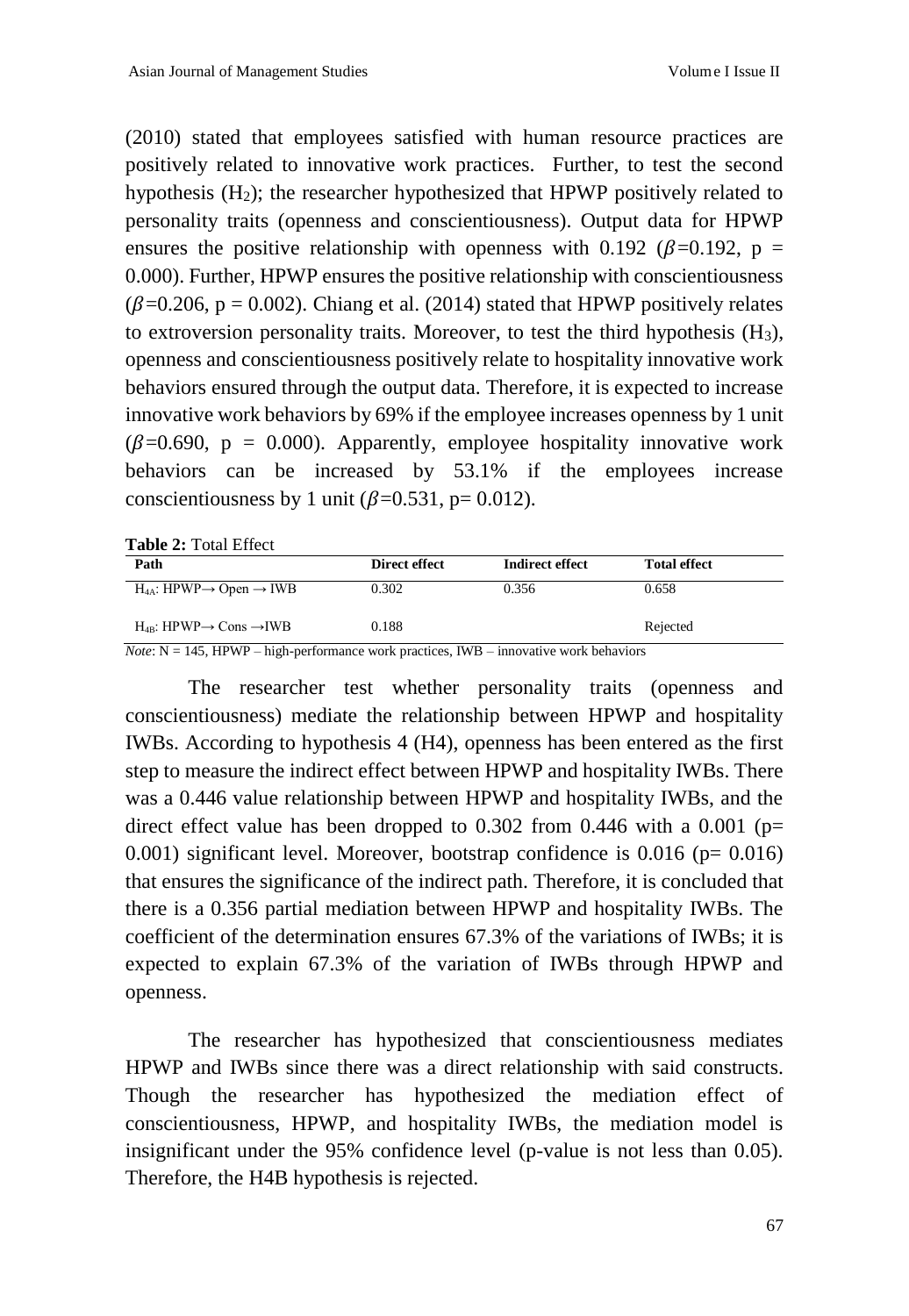

**Figure 2:** Results of the structural model for direct and bootstrap indirect effect of HPWP, personality traits, and hospitality IWBs (*Note*:  $n = 224$ , \*\*\*p<0.001, \*\*p<0.01, \*p<0.05)

This study aims to identify the role of HPWP and personality traits on innovative work behaviors. Data from frontline and back-office five-star hotel employees in Sri Lanka were used to clarify this behavior. According to the self-determination theory, HPWPs are used as a motivational tool to encourage IWBs (Bos-Nehles et al., 2017). Therefore, if the employees are extrinsically motivated for the given reward management practices, then employees deliberately engage in such innovative behaviors. The findings of the study assert that HPWP is positively related to IWBs. The result is in line with the previous studies. Jensen and Vinding (2007) assert that despite the organization type, if they apply HPWPs, there is a higher probability of innovative behaviors from employees. Nevertheless, personality traits, directly and indirectly, relate to HPWPs and IWBs. The findings of the study demonstrated that openness mediates the relationship between HPWP and IWBs.

Hypothesis 2 explains the relationship between HPWP and personality traits. The researcher hypothesized that personality traits mediate the relationship between HPWP and IWBs. The findings of the study demonstrated that openness mediates the said relationship. The findings are consistent with the previous studies (Wahid et al., 2017). Moreover, Woods et al. (2018) assert that *"personality traits interact with contextual factors in either promoting or inhibiting IWB"*. Therefore, employees may engage in innovative work behaviors if they have openness traits (artistic interests, imaginations, adventurousness, and emotionality) if they receive a bundle of human resource practices. Further, trait activation theory explains that individuals' specific personality traits lead to their behaviors (Yesil & Sozbilir, 2013). Therefore, employees display innovative behaviors if their motivating trait is activated via HPWPs (Tett et al., 2013).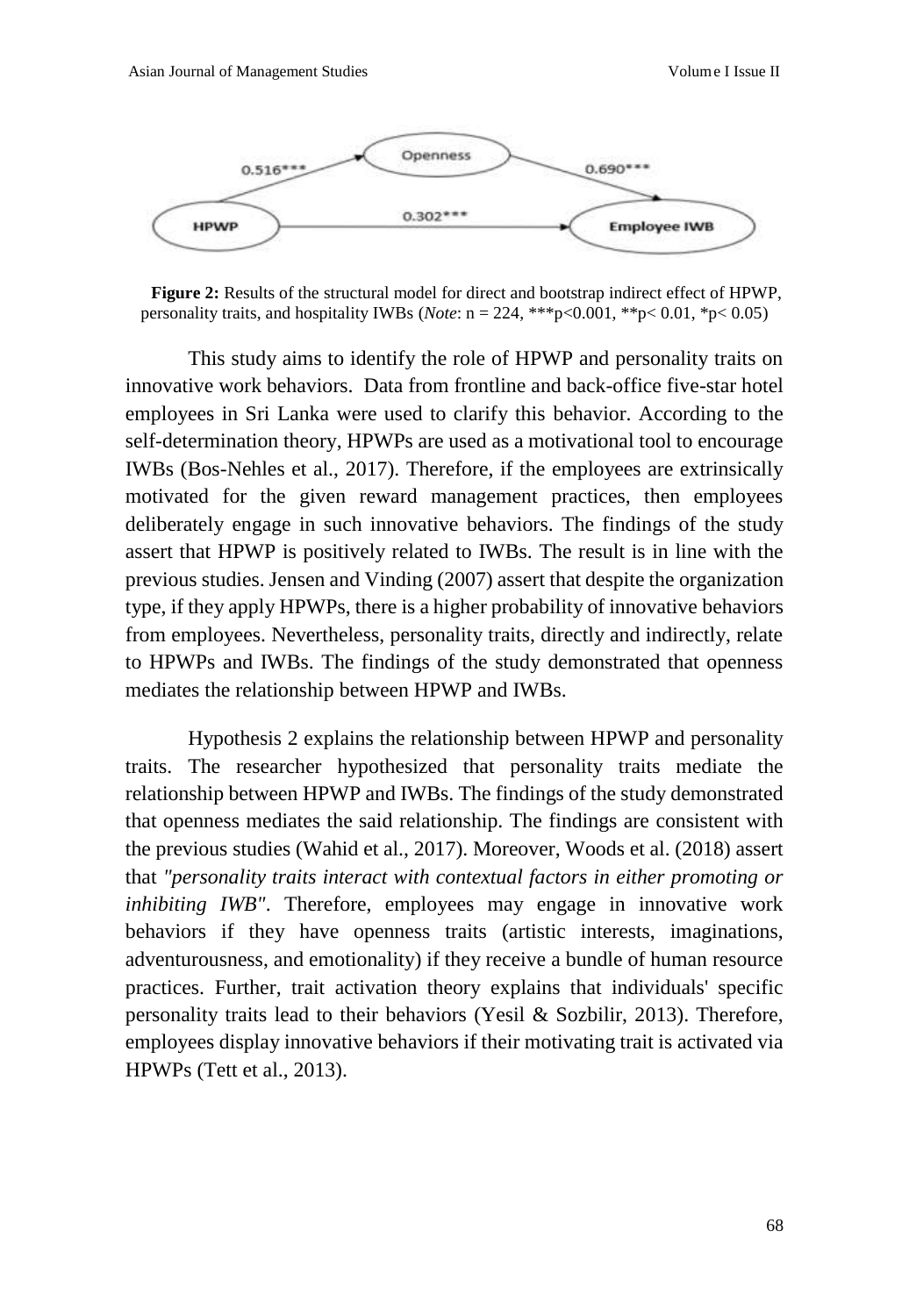#### **Implications and Suggestions for Future Researchers**

This study shed light on the rarely studied hospitality organizational behaviors in organizational behavior and human resource management literature. The theoretical implication of the study includes the use of trait activation theory and self-determination theory to empower employee innovative work practices. It is evident that according to the Theory of Tait activation employees activate different personality traits based on the different situations despite the contextual context. Hence, managers and organizations use a set of HPWP to encourage employee IWB to be competitive in the market (Elidemir et al., 2020; Yesil & Sozbilir, 2013). This study tried to unveil the relationship between HPWP and IWBs directly and indirectly with personality traits in the hospitality industry in Sri Lanka. Further, our study contributes to the absence of knowledge in employee IWBs in the hospitality industry. However, more extensive research is done around in the manufacturing sector yet few in the service sector including the healthcare and education sector but not in the hospitality industry. Therefore, this study contributes to the absence of knowledge in employee IWBs in the hospitality industry. In addition to the theoretical implications, there are managerial implications for organizations and managers.

Hospitality innovative behaviors drive substantial profits, competitive advantages, survival, and increased market share. Therefore, promoting innovative workplace behaviors would be beneficial for organizations and managers. Organizations should identify the high-performance work practices that promote innovative behaviors to generate new ideas in the hospitality industry. Moreover, managers should identify which practices boost IWBs; for instance, financial rewards do beneficial while non-financial rewards boost. Therefore, organizations should be cautious when adopting HPWPs to boost IWBs. Further, organizations should onboard competent talent with the right personality traits to encourage innovative behaviors. Therefore, when recruiting candidates to organizations, managers should select candidates with openness and conscientiousness traits.

This study has potential limitations of measuring employee behaviors on a scale because those are treated as mental constructs. The first limitation of the study is the data collection. There was many non-responsiveness because researchers collected data in a pandemic situation and due to the Easter Sunday attack. As a result, it has been led to a smaller representation of the population.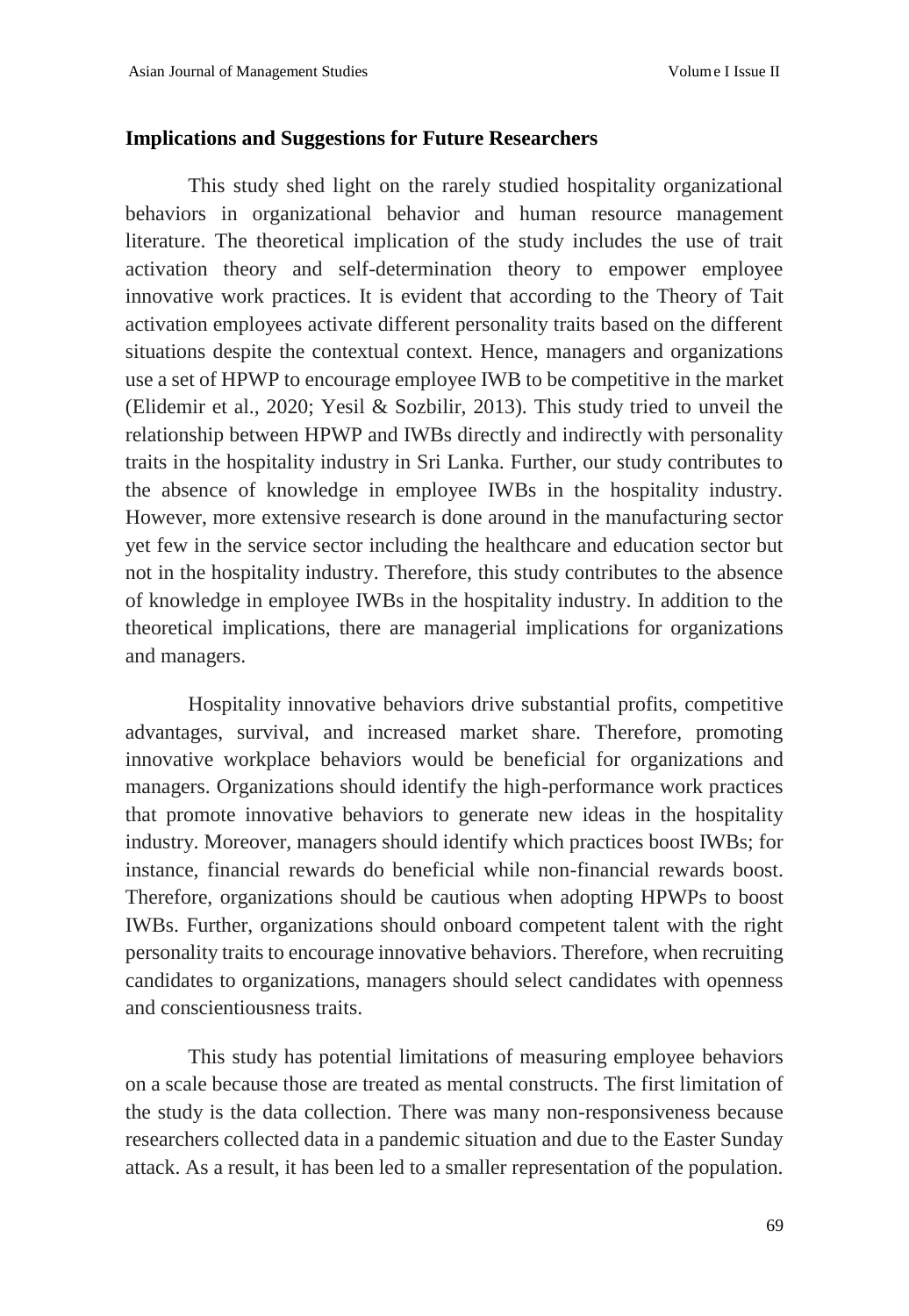The second limitation is this study conducted as a cross-sectional study that lacks in-depth exploration. The final limitation is this study only limits to luxury hotels because data has been collected from a five-star hotel in the western province of Sri Lanka, which lacks generalizability. As a result, future researchers can focus on the longitudinal study, including all types of hotels as the population.

Last but not least future scholars can use all the personality traits as a mediation effect. This study only used openness and conscientiousness as personality traits. Finally, whoever is interested in IWBs should identify what factor from HPWPs primarily significant to boost IWBs in the hospitality industry.

### **CONCLUSION**

Innovative work behavior is an indispensable factor that enables organizational productivity, performance, competitive advantage, and employer brand. Employees are the critical factor in creating an innovative culture in the organization. Therefore, organizations implement a set of human resource practices to encourage innovative employee behaviors at work. The purpose of this study was to identify the role of HPWP and personality traits plays in IWBs. In developing countries like Sri Lanka, less research is done around employee innovative work behaviors, particularly in the Hospitality industry. The findings of the study show that HPWPs positively relate to hospitality innovative behaviors. Moreover, HPWPs such as recruitment and selection, training and development, reward management, and teamwork boost employee innovative behaviors. Indeed, HPWP is a good predictor for IWBs, yet researchers should identify the most effective human resource practice that boosts innovative work behaviors.

This study also determined the mediating role of personality traits on HPWPs and IWBs. As a result, an individual's ability and willingness for innovative work behaviors are vary based on their personality trait differences. It is concluded that openness mediated the relationship between HPWPs and IWBs. Our finding also highlights the importance of onboarding employees with an openness personality trait to encourage innovative work behaviors in the hospitality industry.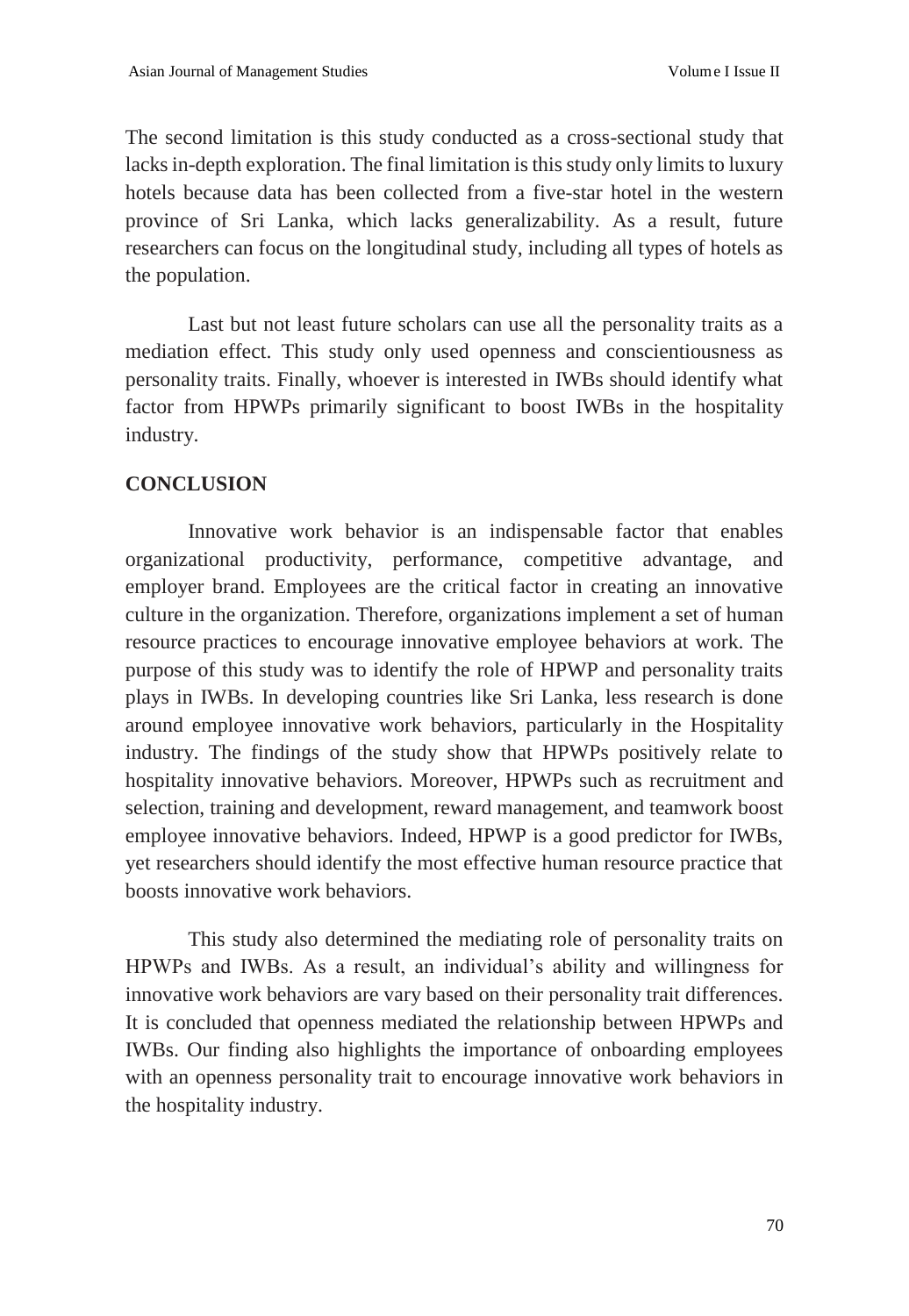#### **REFERENCES**

- Anderson, N. R., & West, N. A. (1998). Measuring climate for workgroup innovation. *Journal of Organizational Behavior*, *19*, 235–258.
- Applebaum, E., Bailey, T., Berg, P., & Kalleberg, A. (2000). Manufacturing competitive advantage: The effects of high-performance work systems on plant performance and company outcomes. Ithaca, NY: Cornell University Press.
- Attiq, S., Wahid, S., Javaid, N., Kanwal, M., & Shah, H. J. (2017). The Impact of employees' core self-evaluation personality trait, management support, co-worker support on job satisfaction, and innovative work behavior. *Pakistan Journal of Psychological Research, 32*(1), 247-271.
- Barrick, M. R., Mount, M. K., & Judge, T. (2001). Personality and performance at the beginning of the new millennium: What do we know and where do we go next? *Personality and Performance, 9*, 9-30.
- Bos-Nehles, A., Renkema, M., & Janssen, M. (2017). HRM and innovative work behavior: a systematic literature review. *Personnel Review*, *46*(7), 1228-1253. [http://doi:10.110 8/PR-09-2016-0257](http://doi:10.110%208/PR-09-2016-0257)
- Check, J., & Schutt, R. K. (2012). Survey research. In J. Check, & R. K. Schutt, *Research methods in education* (pp. 159–185). Sage Publications.
- Chiang, Y. H., Hsu, C. C., & Shih, H. A. (2014). Experienced high-performance work system, extroversion personality, and creativity performance. *Asia Pacific Journal of Management*, 1-19. [http://doi:10.1007/s10490-014-](http://doi:10.1007/s10490-014-9403-y) [9403-y](http://doi:10.1007/s10490-014-9403-y)
- Danaei, A., & Iranbakhsh, F. (2016). Key drivers of innovative behavior in the hotel industry: evidence from a developing country. *Iranian Journal of Management Studies (IJMS), 9*(3), 599-625. Retrieved from <http://ijms.ut.ac.ir/>
- Elidemir, S. N., Ozturen, A., & Bayighomog, S. W. (2020). Innovative behaviors, employee creativity, and sustainable competitive advantage: A moderated mediation. *Journal of Sustainability, 12*(8), 1-18. <https://doi.org/10.3390/su12083295>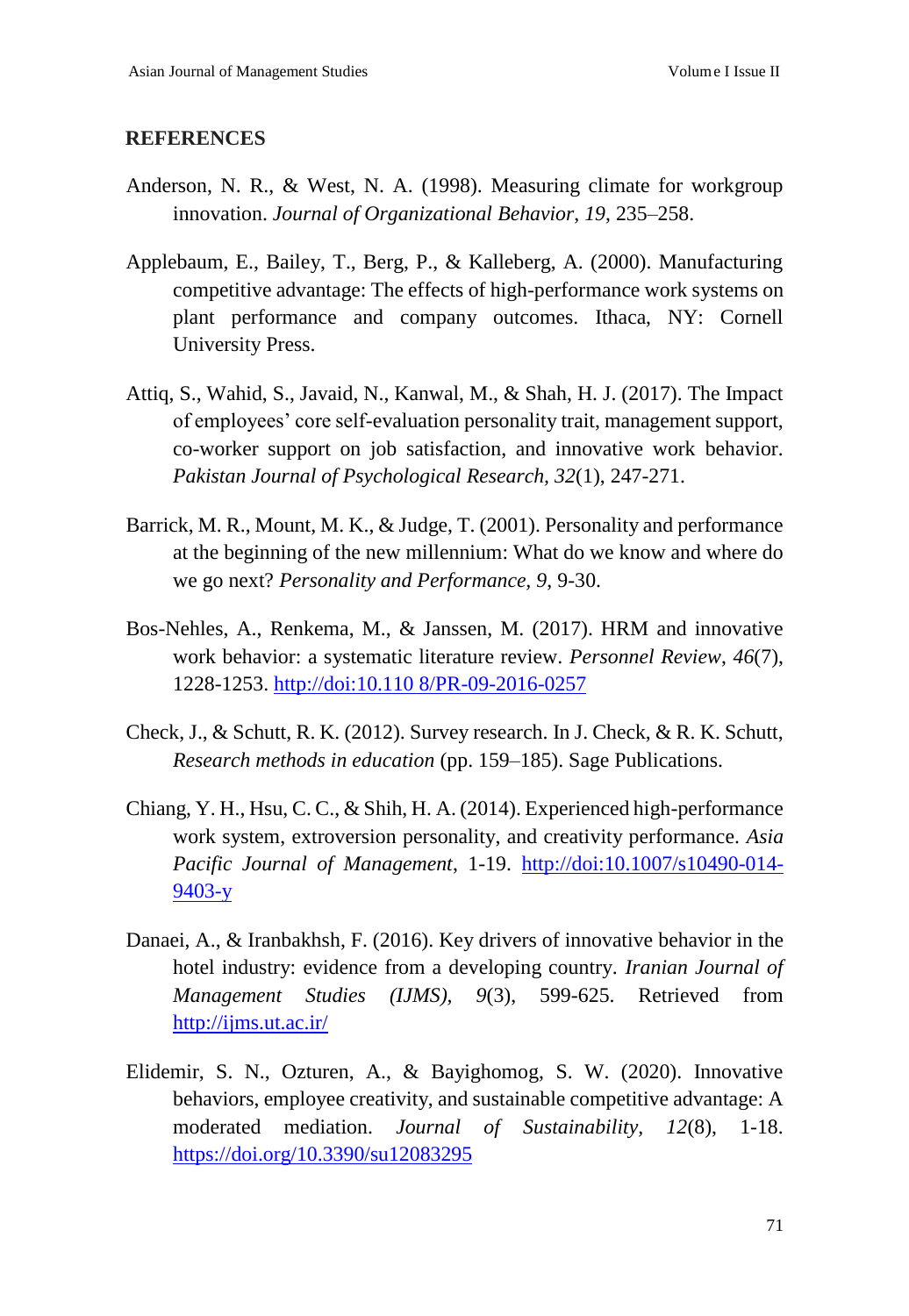- Farr, J. L., & Ford, C. M. (1990). Individual innovation. In M. A. West, & J. L. Farr, *Innovation and creativity at work: Psychological and organizational strategies* (Vol. 41, pp. 63-80). Chichester: Wiley Publications
- George, J. M., & Zhou, J. (2001), When openness to experience and conscientiousness are related to creative behavior: An interactional approach, *Journal of Applied Psychology*, *86*(3), 513-524, <https://doi:10.1037/0021-9010.86.3.513>
- Goldberg, L.R. (1999), A broad bandwidth, public-domain, personality inventory measuring the lower-level facets of several five-factor models, In Mervielde, I., Deary, I.J., De Fruyt, F. and Ostendorf, F. (Eds), *Personality Psychology in Europe*, (Vol. 7, pp. 7-28). Tilburg: Tilburg University Press
- Hair, J. F., Sarstedt, M., Hopkins, L., & Kuppelwieser, V. G. (2014). Partial least squares structural equation modelling (PLS-SEM): An emerging tool in business research. *European Business Review, 26*(2), 106-121. <http://doi:10.1108/EBR-10-2013-0128>
- Jensen, M. B., & Vinding, A. L. (2007). High-performance work practices and innovation in the manufacturing and service sectors. *Service Innovations in the Nordic Countries*, 1-23.
- Janssen, O. (2000), Job demands, perceptions of effort-reward fairness, and innovative work behavior, *Journal of Occupational and Organizational Psychology*, *73*(3), 287-302.
- Jiang, K., Lepak, D.P., Han, K., Hong, Y., Kim, A., & Winkler, A. (2012), Clarifying the construct of human resource systems: relating human resource management to employee performance, *Human Resource Management Review*, *22*(2), 73-85.
- Jong, J., & Hartog, D. (2008). Innovative Work Behavior: Measurement and validation.
- Kimberly J. R., & Evanisko, J. M. (1981), Organizational innovation: The influence of individual, organizational and contextual factors on hospital adoption of technological and administrative innovation. *Academy of Management Journal*. *24*(4), 689–713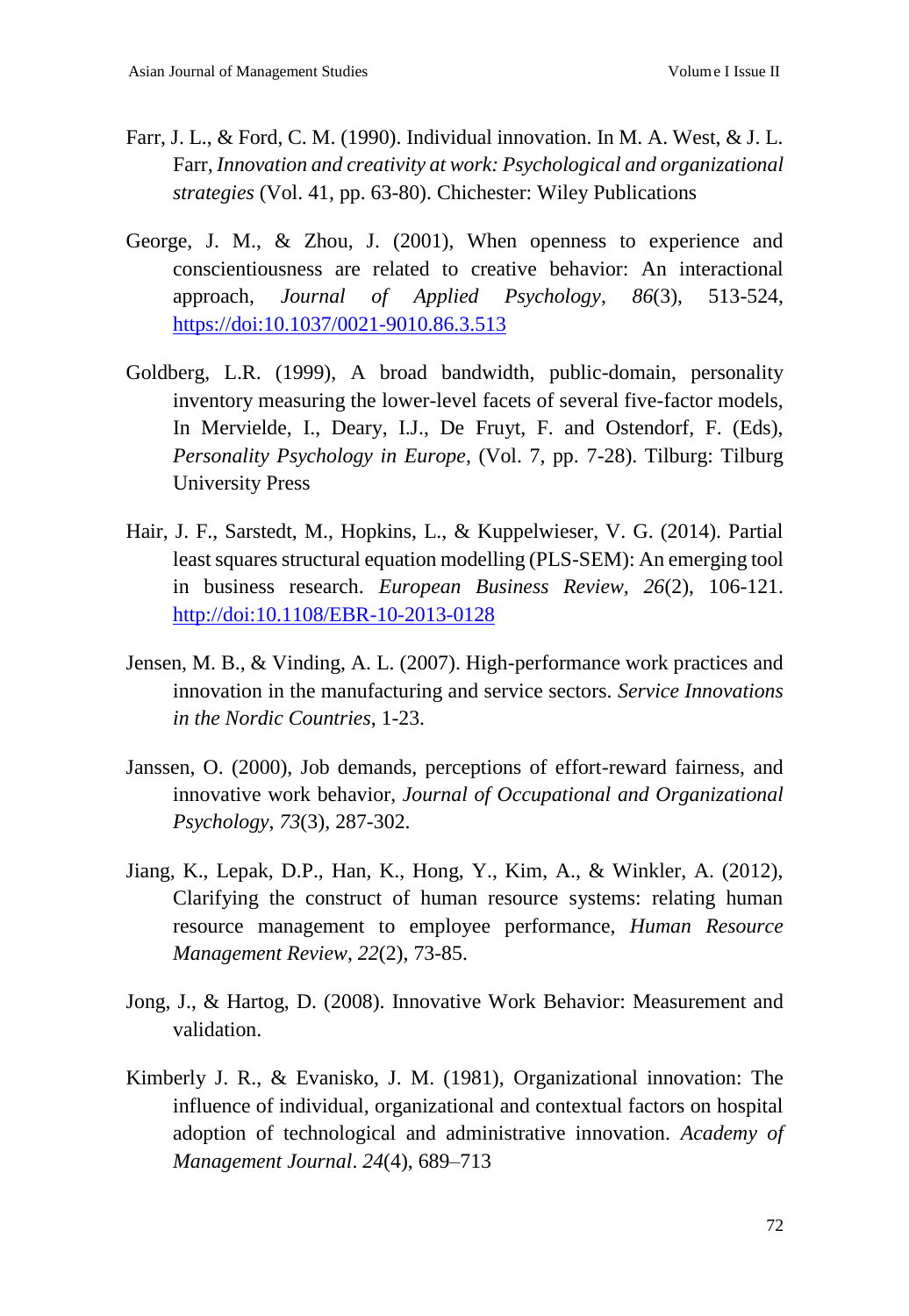- Knol, J., & Van Linge, R. (2009), Innovative behavior: the effect of structural and psychological empowerment on nurses, *Journal of Advanced Nursing*, *65*(2), 359-370.
- Meira, J. V., Anjos, S. J., & Falaster, C. D. (2018). Innovation and performance in the hotel industry, *Journal of Quality Assurance in Hospitality & Tourism*, 2-23. [http://doi:10.10 -80/1528008X.2018.1-](http://doi:10.10%20-80/1528008X.2018.1-%20512936) 512936
- Noerchoidah, & Harjanti, D. (2019). Exploring the relationship between procedural justice and innovative work behavior in the hospitality industry. *Journal of Management and Entrepreneurship*, 21(1), 21-31. <http://doi:10.9744/jmk.21.1.21–31>
- Nystrom, P. C., Ramamurthy, K., & Wilson, A. L. (2002) Organizational context, climate and Innovativeness: Adoption of imaging technology. *Journal of Engineering and Technology Management, 19*(3), 221–247
- Orfila-Sintes, F., Crespi-Cladera, R., & Crespi-Cladera, E. (2005). "Innovation activity in the hotel industry: evidence from Balearic. *Tourism Management, 26*(6), 851-865
- Ramamoorthy, N., Flood, P.C., Slattery, T., & Sardessai, R. (2005), Determinants of innovative work behavior: development and test of an integrated model, *Creativity and Innovation Management*, *14*(2), 142- 150.
- Ranasinghe, R., & Sugandhika, M. G. (2018). The Contribution of Tourism Income for the Economic Growth of Sri Lanka. *Journal of Management and Tourism Research, 1*(2), 67-84.
- Ryan, R. M., & Deci, E. L. (2000). Self-determination theory and the facilitation of intrinsic motivation, social development, and well-being. *American Psychology, 55*, 68-78.<http://doi:10.1037/0003-066x.55.1.68>
- Ryan, R. M., Patrick, H., Deci, E. L., & Williams, C. G. (2008). Facilitating health behavior change and its maintenance: interventions based on selfdetermination theory. *Health Psychology, 10*, 2-5.
- Sanders, K., Moorkamp, M., Torka, N., Groeneveld, S., & Groeneveld, C. (2010). How to support innovative behavior? The role of LMX and